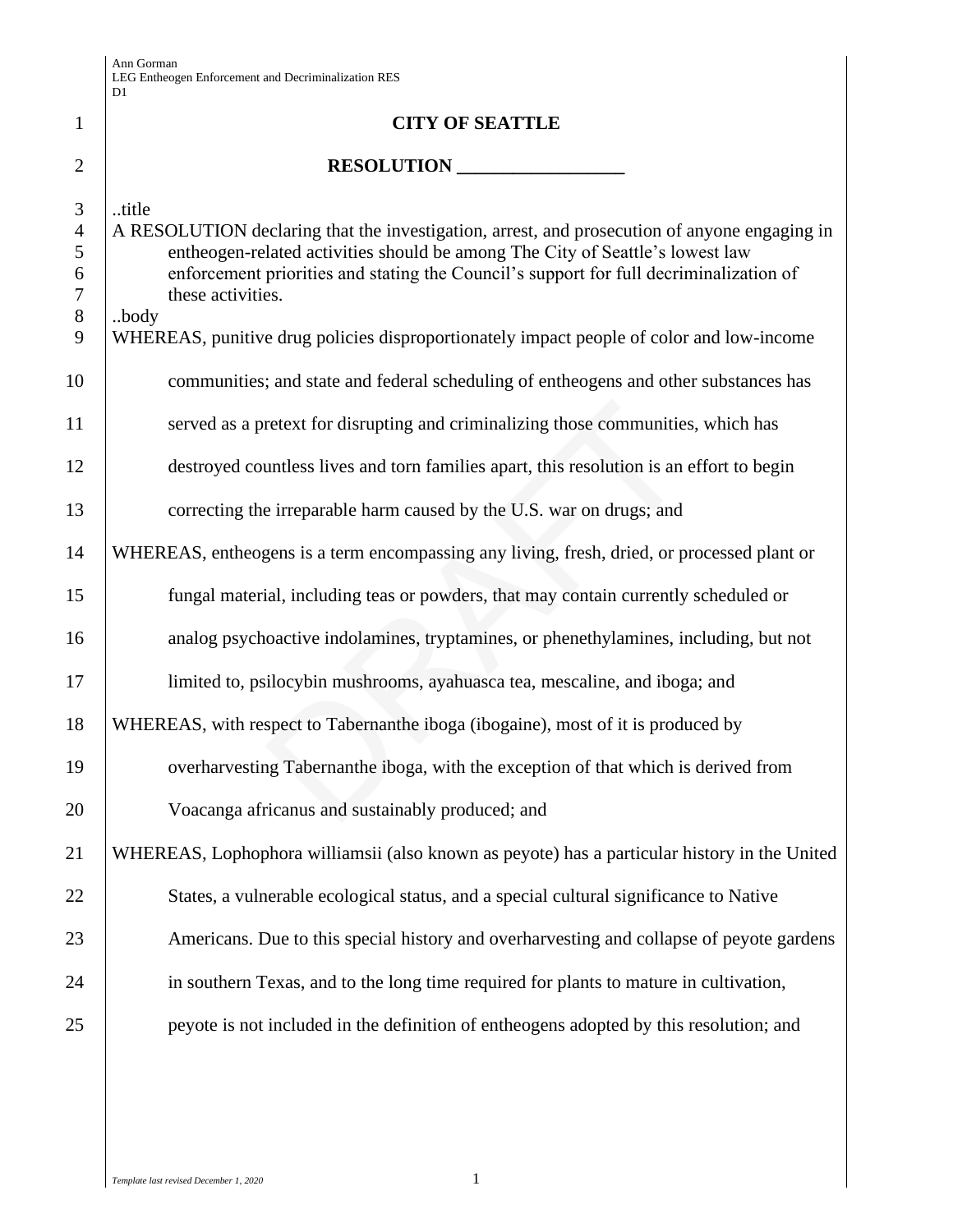Ann Gorman LEG Entheogen Enforcement and Decriminalization RES D<sub>1</sub>

## istration (FDA) with positive results, including Phase 1 a<br>g the safety and efficacy of psilocybin assisted therapy,<sup>2</sup><br>breakthrough therapy for treatment-resistant depression i<br>sorder in 2019;<sup>3</sup> and<br>atening Cancer: A Ran 1 WHEREAS, depression, severe anxiety, problematic substance use, post-traumatic stress, end-2 of-life anxiety, grief, intergenerational trauma, and other physical and mental conditions 3 are plaguing many communities, exacerbated by the impact of COVID-19, and the use of 4 entheogens has been shown to benefit the well-being of individuals and communities in  $\frac{1}{5}$  addressing these afflictions via scientific and clinical studies,<sup>1</sup> and within continuing 6 traditional and communal practices; and 7 WHEREAS, several entheogens have completed clinical trials sanctioned by the U.S. Food and 8 Drug Administration (FDA) with positive results, including Phase 1 and 2 clinical trials 9 demonstrating the safety and efficacy of psilocybin assisted therapy,<sup>2</sup> which the FDA has 10 designated a breakthrough therapy for treatment-resistant depression in 2018 and major 11 depressive disorder in 2019;<sup>3</sup> and

<sup>1</sup> Roland R. Griffiths et al., *Psilocybin Produced Substantial and Sustained Decreases in Depression and Anxiety* in Patients with Life-Threatening Cancer: A Randomized Double-Blind Trial, 30 JOURNAL OF PSYCHOPHARMACOLOGY 1181, 1195 (2016); Monnica T. Williams, *People of Color in North America Report Improvements in Racial Trauma and Mental Health Symptoms Following Psychedelic Experiences,* 28 DRUGS: EDUCATION, PREVENTION AND POLICY 215 (2020); Robin L. Carhart-Harris et al., *Psilocybin with Psychological Support for Treatment-Resistant Depression: Six-Month Follow-Up*, 235 PSYCHOPHARMACOLOGY 399, 400, 403–05 (2018); Geoffrey E. Noller, Chris M. Frampton & Berra Yazar-Klosinski, *Ibogaine treatment outcomes for opioid dependence from a twelve-month follow-up observational study*, 44 AMERICAN JOURNAL OF DRUG AND ALCOHOL ABUSE 37 (2018); Alan K. Davis et al., *Psychedelic Treatment for Trauma-Related Psychological and Cognitive Impairment Among US Special Operations Forces Veterans,* CHRONIC STRESS (Jul. 8, 2020), https://journals.sagepub.com/doi/full/10.11 77/2470547020939564; Michael Bogenschutz et al., *Psilocybin-assisted treatment for alcohol dependence: A proof-of-concept study*, 29 JOURNAL OF PSYCHOPHARMACOLOGY 289 (2015); Débora González et al., *Therapeutic Potential of Ayahuasca in Grief: A Prospective, Observational Study, 237* PSYCHOPHARMACOLOGY 1171 (2020); Anja Loizaga-Velder and Rolf Verres, *Therapeutic effects of ritual ayahuasca use in the treatment of substance dependence-qualitative results*, 46 JOURNAL OF PSYCHOACTIVE DRUGS 63 (2014); Deborah C. Mash et al., *Ibogaine Detoxification Transitions Opioid and Cocaine Abusers Between Dependence and Abstinence: Clinical Observations and Treatment Outcomes,* 9 FRONTIERS IN PHARMACOLOGY 529 (2018).

<sup>2</sup> *Effects of Psilocybin in Major Depressive Disorder,* ClinicalTrials.gov (accessed June 1, 2021), https://clinicaltrials.gov/ct2/show/NCT03181529?term=psilocybin&recrs=e&draw=2&rank=4; *Psychopharmacology of Psilocybin in Cancer Patients,* ClinicalTrials.gov (accessed June 1, 2021), https://clinicaltrials.gov/ct2/show/NCT00465595?term=psilocybin&recrs=e&draw=2&rank=6.

<sup>3</sup> Rachel Feltman, *The FDA is fast-tracking a second psilocybin drug to treat depression,* POPULAR SCIENCE (Nov. 26, 2019), https://www.popsci.com/story/health/psilocybin-magic-mushroom-fda-breakthrough-depression/.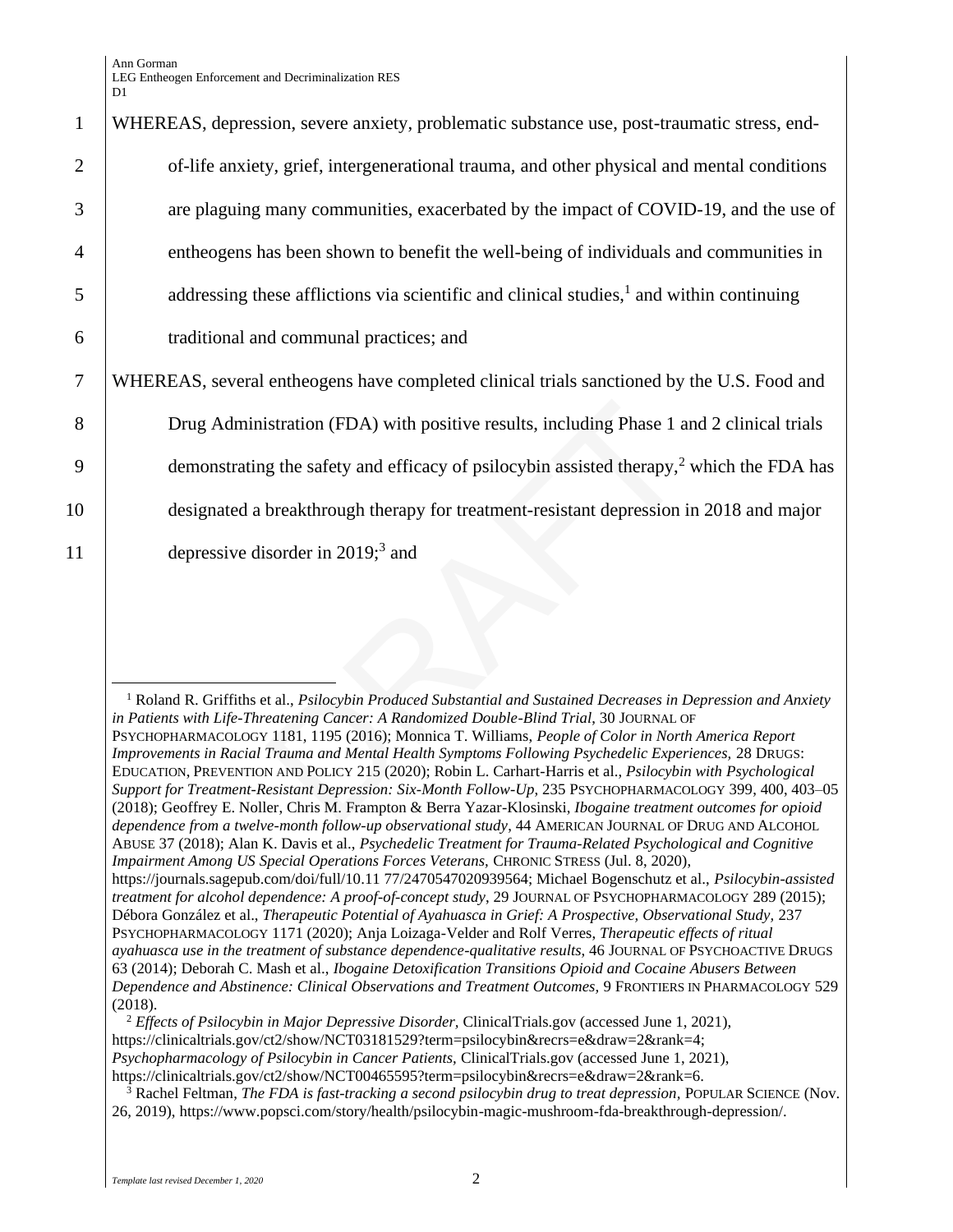## e individual level; and<br>y of jurisdictions in the United States, including Oaklanc<br>mia; Denver, Colorado; Ann Arbor, Michigan; Washington,<br>non, have decriminalized some or all entheogens;<sup>6</sup> a bill to<br>as passed the Califor 1 WHEREAS, entheogens have been recognized as sacred to human cultures around the world for 2 centuries,<sup>4</sup> and continue to be revered and utilized to this day by venerable and sincere 3 cultural and spiritual leaders and communities throughout the world and the United  $4 \quad$  States;<sup>5</sup> and 5 WHEREAS, entheogen use is a constituent element of many other healing and personal growth 6 practices, including but not limited to some 12-step and group therapy programs, and 7 including both facilitated and non-facilitated group practices and those that are self-8 directed at the individual level; and 9 WHEREAS, a variety of jurisdictions in the United States, including Oakland, California; Santa 10 Cruz, California; Denver, Colorado; Ann Arbor, Michigan; Washington, D.C.; and the 11 State of Oregon, have decriminalized some or all entheogens;<sup>6</sup> a bill to decriminalize 12 entheogens has passed the California Senate;<sup>7</sup> and various entheogens are legal or have

13 been decriminalized in several countries including Portugal, Brazil, Jamaica, and the

<sup>14</sup> Netherlands;<sup>8</sup> and

<sup>4</sup> Jamilah R. George et al., *The Psychedelic Renaissance and the Limitations of a White Dominant Medical Framework: A Call for Indigenous and Ethnic Minority Inclusion*, 4 JOURNAL OF PSYCHEDELIC STUDIES 4 (2020) (describing the ceremonial and therapeutic use of psychedelics by indigenous peoples of Africa, North America, Central America, and South America); Melanie J. Miller et al., *Chemical evidence for the use of multiple psychotropic plants in a 1,000-year-old ritual bundle from South America*, 116 PROCEEDINGS OF THE NATIONAL ACADEMY OF SCIENCES 11207 (2019).

<sup>5</sup> Pierre Didier Nyongo Ndoua & Kaveh Vaghar, *Bwiti, iboga, trance and healing in Gabon,* 21 MENTAL HEALTH, RELIGION & CULTURE 755 (2018).

<sup>6</sup> Deborah Becker, *Cambridge Votes to Decriminalize Psychedelics and All Controlled Substances,* WBUR (Feb. 5, 2021), https://www.wbur.org/commonhealth/2021/02/04/cambridge-votes-to-decriminalize-psychedelics-and-allcontrolled-substances; *Ann Arbor decriminalizes magic mushrooms, psychedelic plants,* ASSOCIATED PRESS (Sept. 26, 2020), https://apnews.com/article/ann-arbor-plants-featured-ca-state-wire-mi-state-wire-

b0ce69ca0961c150e0f900e8ea4cf432; Andrew Selsky, *Oregon 1st state to decriminalize possession of drugs,*  ASSOCIATED PRESS (Feb. 1, 2021), https://apnews.com/article/oregon-decriminalize-drug-possession-6843f93c3d55212e0ffbdd8b93be9196.

<sup>7</sup> Tracy Bloom and Erin Myers, *California moves closer to decriminalizing psychedelic drugs as bill passes state Senate,* KTLA (June 3, 2021), https://ktla.com/news/california/california-moves-closer-to-decriminalizingpsychedelic-drugs/.

<sup>&</sup>lt;sup>8</sup> Andrew Whalen, *Magic Mushrooms Guide: Where Shrooms Are Legal and How to Take Psilocybin, NEWSWEEK* (July 3, 2019), https://www.newsweek.com/magic-mushrooms-psilocybin-shrooms-denver-legal-how-take-1445041; Jeff Lebowe, *A Global Guide to Where Magic Mushrooms and Psilocybin Are Legal or Decriminalized,*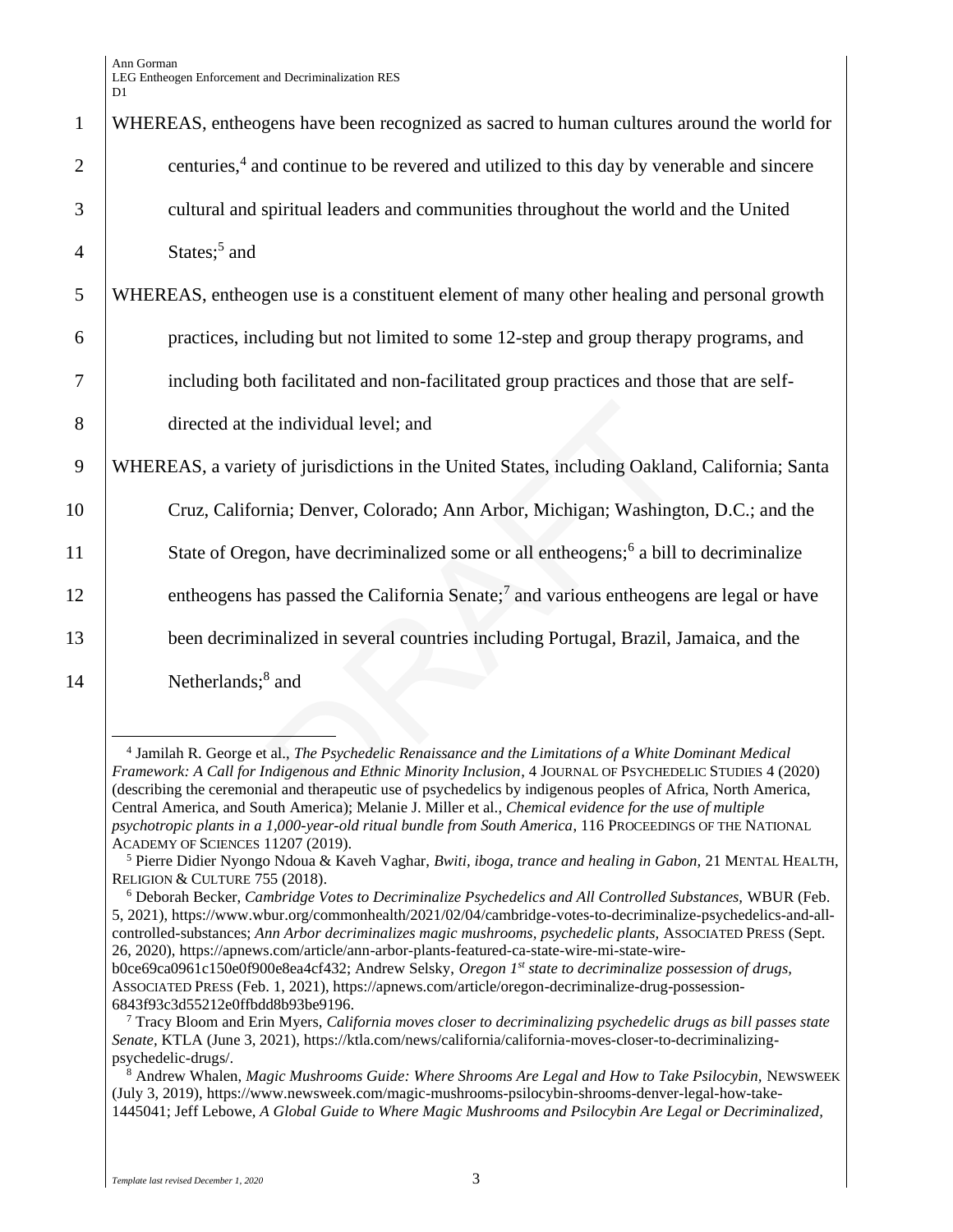Ann Gorman LEG Entheogen Enforcement and Decriminalization RES D1

| $\mathbf{1}$   | WHEREAS, it is the current enforcement practice of the Seattle Police Department (SPD)      |
|----------------|---------------------------------------------------------------------------------------------|
| $\overline{2}$ | neither to detain nor arrest individuals, nor to confiscate drugs from individuals, solely  |
| 3              | for suspected violations or violations of Section 69.50.4013 of the Revised Code of         |
| $\overline{4}$ | Washington (RCW), which is applicable to the possession of entheogens as controlled         |
| 5              | substances in the meaning of RCW $69.50.101(g)$ ; and                                       |
| 6              | WHEREAS, current SPD enforcement practice does not protect from arrest or prosecution       |
| 7              | individuals who cultivate entheogens for use in religious, spiritual, healing, or personal  |
| 8              | growth practices, either for their sole individual use or for the shared use of themselves  |
| 9              | and other practitioners, nor does it protect from arrest or prosecution individuals whose   |
| 10             | possession and/or cultivation of entheogens becomes evident to SPD officers during an       |
| 11             | encounter that was initiated other than on the basis of RCW 69.50.4013; and                 |
| 12             | WHEREAS, current SPD enforcement practice does not protect from arrest or prosecution       |
| 13             | individuals who share entheogens with others, without financial or other consideration,     |
| 14             | for their mutual use in religious, spiritual, healing, or personal growth practices; and    |
| 15             | WHEREAS, current SPD practices regarding entheogens are not formally codified as            |
| 16             | departmental policy; and                                                                    |
| 17             | WHEREAS, the United Nations considers entheogens as suitable for exclusion from Schedule I  |
| 18             | control, at least when used for religious purposes, and the entheogen-related practices of  |
| 19             | certain groups are already explicitly protected in the U.S. under the doctrine of religious |
| 20             | freedom; <sup>9</sup> and                                                                   |
|                |                                                                                             |

MERRY JANE (May 28, 2020), https://merryjane.com/culture/a-global-guide-to-where-magic-mushrooms-andpsilocybin-are-legal-or-decriminalized.

*Church of the Holy Light of the Queen v. Mukasey*, 615 F. Supp. 2d 1210 (Dist. Court, D. Oregon 2009).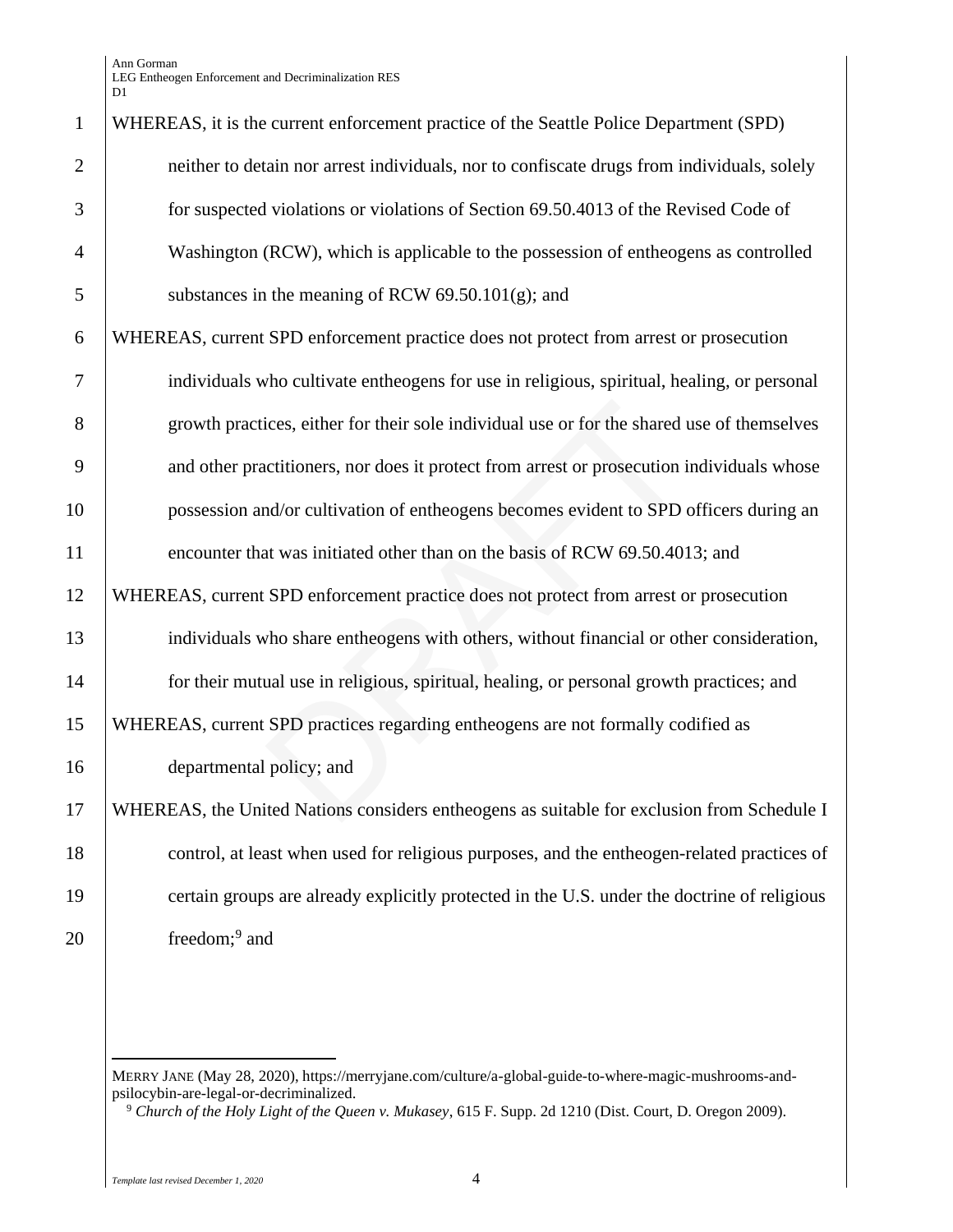Ann Gorman LEG Entheogen Enforcement and Decriminalization RES  $\mathbf{D}1$ 

| $\mathbf{1}$   | WHEREAS, it is the Council's intent to analyze the Seattle Municipal Code (SMC) to determine         |
|----------------|------------------------------------------------------------------------------------------------------|
| $\overline{2}$ | what changes would be necessary to protect from arrest or prosecution individuals who                |
| 3              | cultivate entheogens for use in religious, spiritual, healing, or personal growth practices,         |
| $\overline{4}$ | either for their sole individual use or for the shared use of themselves; individuals whose          |
| 5              | possession and/or cultivation of entheogens becomes evident to SPD officers during an                |
| 6              | encounter that was initiated other than on the basis of RCW 69.50.4013; and individuals              |
| $\tau$         | who share entheogens with others, without financial or other consideration, for their                |
| 8              | mutual use in religious, spiritual, healing, or personal growth practices; and                       |
| 9              | WHEREAS, it is the Council's intent to advance legislation amending the SMC to protect from          |
| 10             | arrest or prosecution such individuals as described above; and                                       |
| 11             | WHEREAS, it is the Council's intent to advance legislation establishing entheogen-related            |
| 12             | activities, including but not limited to the cultivation of entheogens for use in religious,         |
| 13             | spiritual, healing, or personal growth practices and the sharing of entheogens with co-              |
| 14             | practitioners without financial or other consideration, among the City's lowest                      |
| 15             | enforcement priorities; and                                                                          |
| 16             | WHEREAS, it is the Council's intent to request the Office of Intergovernmental Relations to add      |
| 17             | to its annual legislative agenda support for full decriminalization of entheogens at the             |
| 18             | state level, including the drafting of legislation that could be sponsored by a state                |
| 19             | legislative representative; NOW, THEREFORE,                                                          |
| 20             | BE IT RESOLVED BY THE CITY COUNCIL OF THE CITY OF SEATTLE THAT:                                      |
| 21             | Section 1. The Council declares that the investigation, arrest, and prosecution of anyone            |
| 22             | engaging in entheogen-related activities, including but not limited to the cultivation of            |
| 23             | entheogens for use in religious, spiritual, healing, or personal growth practices and the sharing of |
|                |                                                                                                      |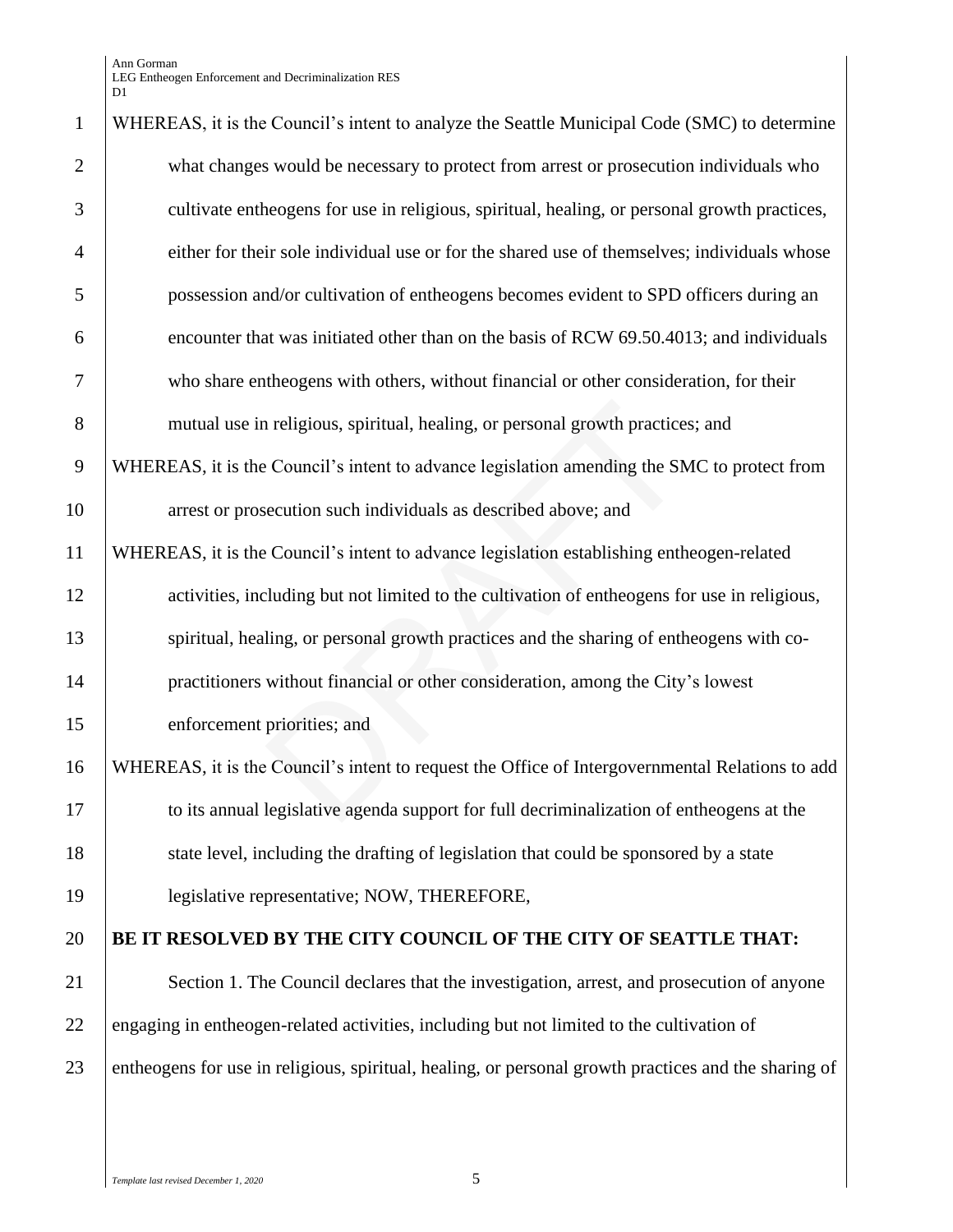1 entheogens with co-practitioners without financial or other consideration, should be among The 2 City of Seattle's lowest enforcement priorities. The Council states its support for full 3 decriminalization of these activities.

 Section 2. The Council affirms its support for the Seattle Police Department (SPD)'s 5 current enforcement practice with respect to entheogens neither to detain nor arrest individuals, nor to confiscate these substances from individuals, solely for suspected violations or violations of RCW 69.50.4013. The Council requests that SPD move towards the formal codification and 8 adoption of that practice as departmental policy and provide regular updates to the Council on the steps it is taking to do so and an estimated timeframe for completing this work.

tice as departmental policy and provide regular updates t<br>to do so and an estimated timeframe for completing this<br>ne Council requests that SPD formally codify and adopt p<br>eution individuals who cultivate entheogens for use Section 3. The Council requests that SPD formally codify and adopt policies that protect from arrest or prosecution individuals who cultivate entheogens for use in religious, spiritual, healing, or personal growth practices and those who share entheogens with others, without financial or other consideration, for their mutual use in such practices. The Council further 14 requests that SPD provide it with regular updates on the steps it is taking to do so and an estimated timeframe for completing this work.

16 Section 4. The Council requests that the Office of Intergovernmental Relations (OIR) add 17 to its annual agenda for the 2022 legislative session support for full decriminalization of 18 entheogens at the state level, including the drafting of legislation that could be sponsored by a 19 State legislative representative.